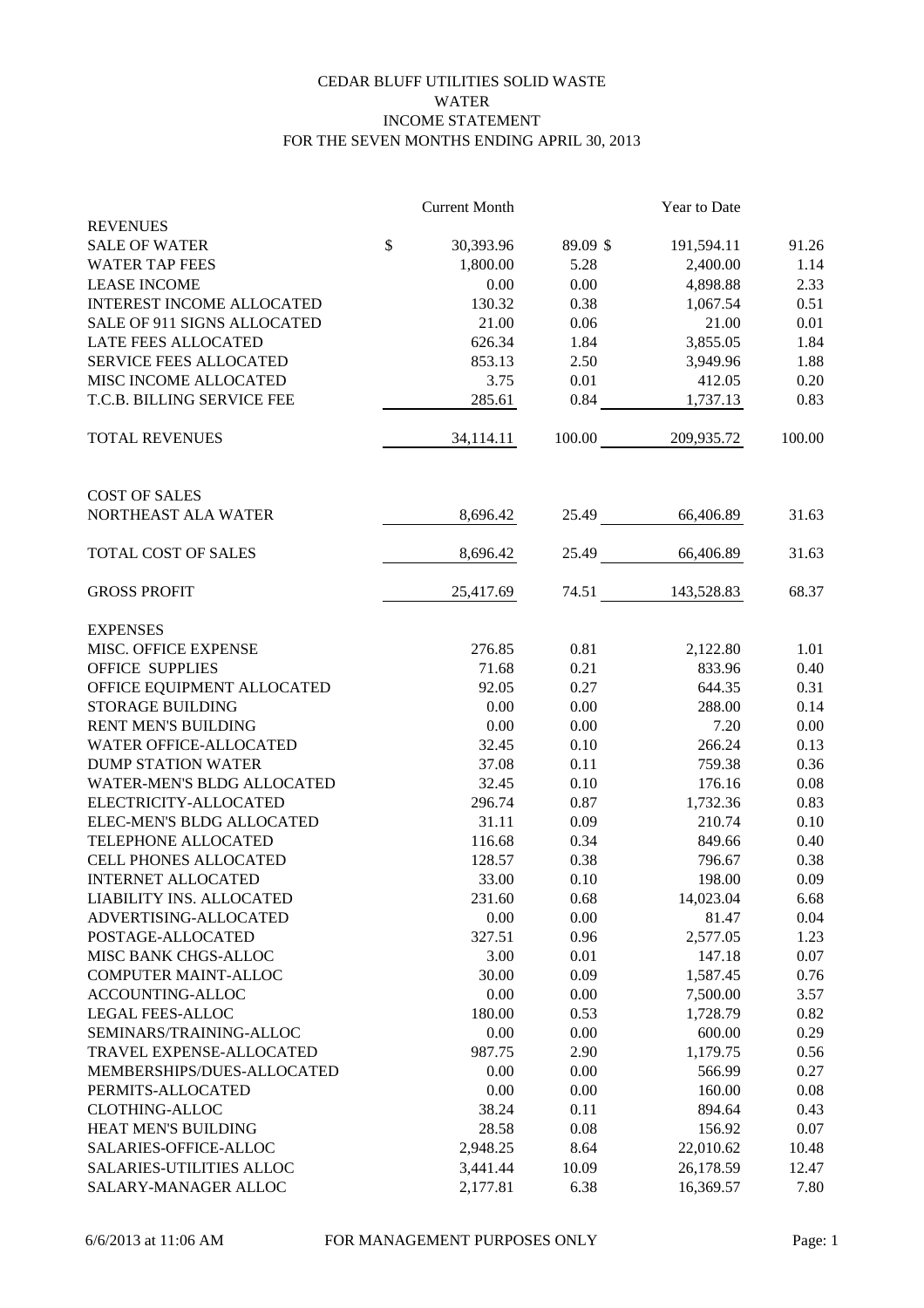## CEDAR BLUFF UTILITIES SOLID WASTE WATER INCOME STATEMENT FOR THE SEVEN MONTHS ENDING APRIL 30, 2013

|                                           | <b>Current Month</b> |           | Year to Date |        |
|-------------------------------------------|----------------------|-----------|--------------|--------|
| P/R TAXES-OFFICE ALLOC                    | 220.40               | 0.65      | 1,711.23     | 0.82   |
| P/R TAXES-UTILITIES ALLOC                 | 429.88               | 1.26      | 3,412.65     | 1.63   |
| <b>HEALTH INS-OFFICE</b>                  | 766.20               | 2.25      | 4,704.20     | 2.24   |
| HEALTH INS-UTILITIES ALLOC                | 662.40               | 1.94      | 4,621.80     | 2.20   |
| PENSION-OFFICE ALLOC                      | 179.77               | 0.53      | 1,349.44     | 0.64   |
| PENSION-UTILITIES ALLOC                   | 386.95               | 1.13      | 2,933.80     | 1.40   |
| W/C INSURANCE-UTILITIES ALLOC             | 0.00                 | 0.00      | 2,688.60     | 1.28   |
| <b>INTEREST-G&amp;A ALLOC</b>             | 0.00                 | 0.00      | 8.21         | 0.00   |
| <b>GAS &amp; OIL-OFFICE ALLOC</b>         | 0.00                 | 0.00      | 46.19        | 0.02   |
| <b>GAS &amp; OIL-UTILITY VEHICLES ALL</b> | 493.28               | 1.45      | 2,864.44     | 1.36   |
| <b>GAS &amp; OIL-UTILITY EQUIP ALLOC</b>  | 0.00                 | 0.00      | 9.00         | 0.00   |
| VEHICLE MAINT. UTIL VEHICLES A            | 36.06                | 0.11      | 974.18       | 0.46   |
| EQUIP MAINT - UTILITY EQ ALLOC            | 69.00                | 0.20      | 631.39       | 0.30   |
| <b>SYSTEM MAINT-WATER DEPT</b>            | 93.59                | 0.27      | 4,461.70     | 2.13   |
| <b>SAMPLE TESTING-WATER</b>               | 0.00                 | 0.00      | 2,500.00     | 1.19   |
| <b>DEPRECIATION</b>                       | 2,489.95             | 7.30      | 17,429.65    | 8.30   |
| <b>TOTAL EXPENSES</b>                     | 17,370.32            | 50.92     | 154,994.06   | 73.83  |
| <b>NET INCOME</b>                         | 8,047.37             | 23.59 (\$ | 11,465.23)   | (5.46) |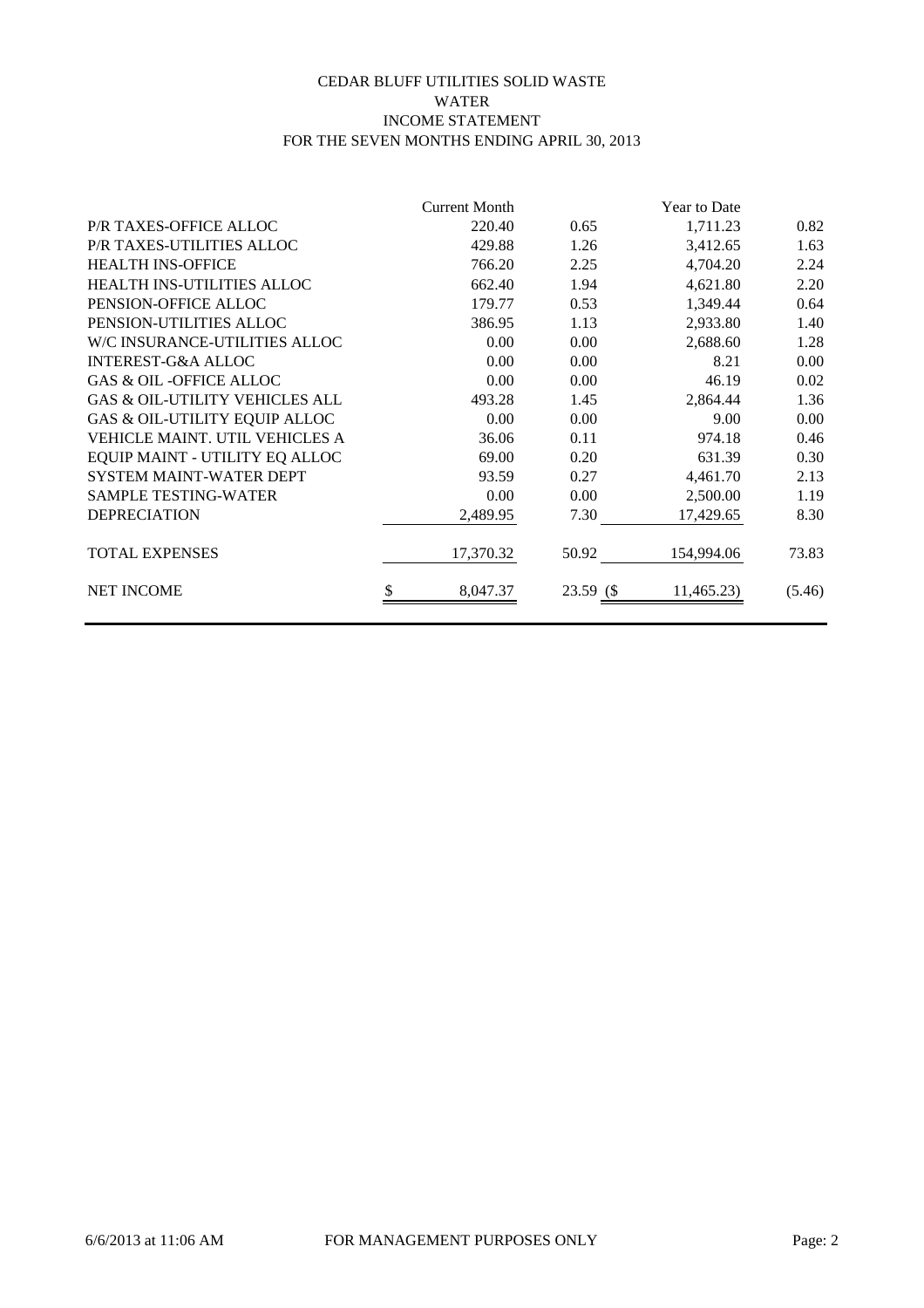## CEDAR BLUFF UTILITIES SOLID WASTE SEWER INCOME STATEMENT FOR THE SEVEN MONTHS ENDING APRIL 30, 2013

|                                  |              | <b>Current Month</b> |          | Year to Date |        |
|----------------------------------|--------------|----------------------|----------|--------------|--------|
| <b>REVENUES</b>                  |              |                      |          |              |        |
| <b>SEWER INCOME</b>              | $\mathbb{S}$ | 27,461.95            | 73.15 \$ | 162,821.78   | 84.64  |
| <b>SEWER TAP FEES</b>            |              | 8,551.00             | 22.78    | 21,704.00    | 11.28  |
| <b>DUMP FEES</b>                 |              | 0.00                 | 0.00     | 250.00       | 0.13   |
| <b>INTEREST INCOME ALLOCATED</b> |              | 86.87                | 0.23     | 711.67       | 0.37   |
| SALE OF 911 SIGNS ALLOCATED      |              | 14.00                | 0.04     | 14.00        | 0.01   |
| LATE FEES ALLOCATED              |              | 417.56               | 1.11     | 2,556.58     | 1.33   |
| <b>SERVICE FEES ALLOCATED</b>    |              | 568.76               | 1.52     | 2,633.32     | 1.37   |
| MISC INCOME ALLOCATED            |              | 2.50                 | 0.01     | 274.70       | 0.14   |
| T.C.B. BILLING SERVICE FEE       |              | 190.40               | 0.51     | 1,158.10     | 0.60   |
| FEMA REIMBURSEMENT               |              | 246.50               | 0.66     | 246.50       | 0.13   |
| <b>TOTAL REVENUES</b>            |              | 37,539.54            | 100.00   | 192,370.65   | 100.00 |
| <b>COST OF SALES</b>             |              |                      |          |              |        |
| TOTAL COST OF SALES              |              | 0.00                 | 0.00     | 0.00         | 0.00   |
| <b>GROSS PROFIT</b>              |              | 37,539.54            | 100.00   | 192,370.65   | 100.00 |
| <b>EXPENSES</b>                  |              |                      |          |              |        |
| MISC. OFFICE EXPENSE             |              | 184.56               | 0.49     | 1,416.83     | 0.74   |
| <b>OFFICE SUPPLIES</b>           |              | 47.78                | 0.13     | 590.23       | 0.31   |
| OFFICE EQUIPMENT ALLOCATED       |              | 61.36                | 0.16     | 429.52       | 0.22   |
| <b>STORAGE BUILDING</b>          |              | 0.00                 | 0.00     | 192.00       | 0.10   |
| <b>RENT MEN'S BUILDING</b>       |              | 0.00                 | 0.00     | 4.80         | 0.00   |
| WATER OFFICE-ALLOCATED           |              | 21.63                | 0.06     | 152.44       | 0.08   |
| WATER-MEN'S BLDG ALLOCATED       |              | 21.63                | 0.06     | 117.42       | 0.06   |
| ELECTRICITY-ALLOCATED            |              | 197.82               | 0.53     | 3,398.66     | 1.77   |
| ELEC-MEN'S BLDG ALLOCATED        |              | 20.74                | 0.06     | 140.49       | 0.07   |
| TELEPHONE ALLOCATED              |              | 126.90               | 0.34     | 961.04       | 0.50   |
| CELL PHONES ALLOCATED            |              | 85.71                | 0.23     | 531.09       | 0.28   |
| <b>INTERNET ALLOCATED</b>        |              | 22.00                | 0.06     | 132.00       | 0.07   |
| LIABILITY INS. ALLOCATED         |              | 154.40               | 0.41     | 9,348.70     | 4.86   |
| ADVERTISING-ALLOCATED            |              | 0.00                 | 0.00     | 54.31        | 0.03   |
| POSTAGE-ALLOCATED                |              | 218.33               | 0.58     | 1,742.47     | 0.91   |
| MISC BANK CHGS-ALLOC             |              | 2.00                 | 0.01     | 98.11        | 0.05   |
| <b>COMPUTER MAINT-ALLOC</b>      |              | 20.00                | 0.05     | 1,058.30     | 0.55   |
| ACCOUNTING-ALLOC                 |              | 0.00                 | 0.00     | 5,000.00     | 2.60   |
| LEGAL FEES-ALLOC                 |              | 120.00               | 0.32     | 1,152.52     | 0.60   |
| TRAVEL EXPENSE-ALLOCATED         |              | 0.00                 | 0.00     | 128.00       | 0.07   |
| MEMBERSHIP/DUES-ALLOCATED        |              | 0.00                 | 0.00     | 258.00       | 0.13   |
| PERMITS-ALLOCATED                |              | 0.00                 | 0.00     | 766.90       | 0.40   |
| <b>CLOTHING-ALLOC</b>            |              | 25.49                | 0.07     | 596.43       | 0.31   |
| HEAT MEN'S BUILDING              |              | 19.06                | 0.05     | 104.61       | 0.05   |
| SALARIES-OFFICE-ALLOC            |              | 1,965.50             | 5.24     | 14,673.76    | 7.63   |
| <b>SALARIES-UTILITIES ALLOC</b>  |              | 2,294.29             | 6.11     | 17,452.40    | 9.07   |
| SALARY-MANAGER ALLOC             |              | 1,451.87             | 3.87     | 10,913.03    | 5.67   |
| P/R TAXES-OFFICE ALLOC           |              | 146.94               | 0.39     | 1,140.84     | 0.59   |
| P/R TAXES-UTILITIES ALLOC        |              | 286.59               | 0.76     | 2,275.09     | 1.18   |